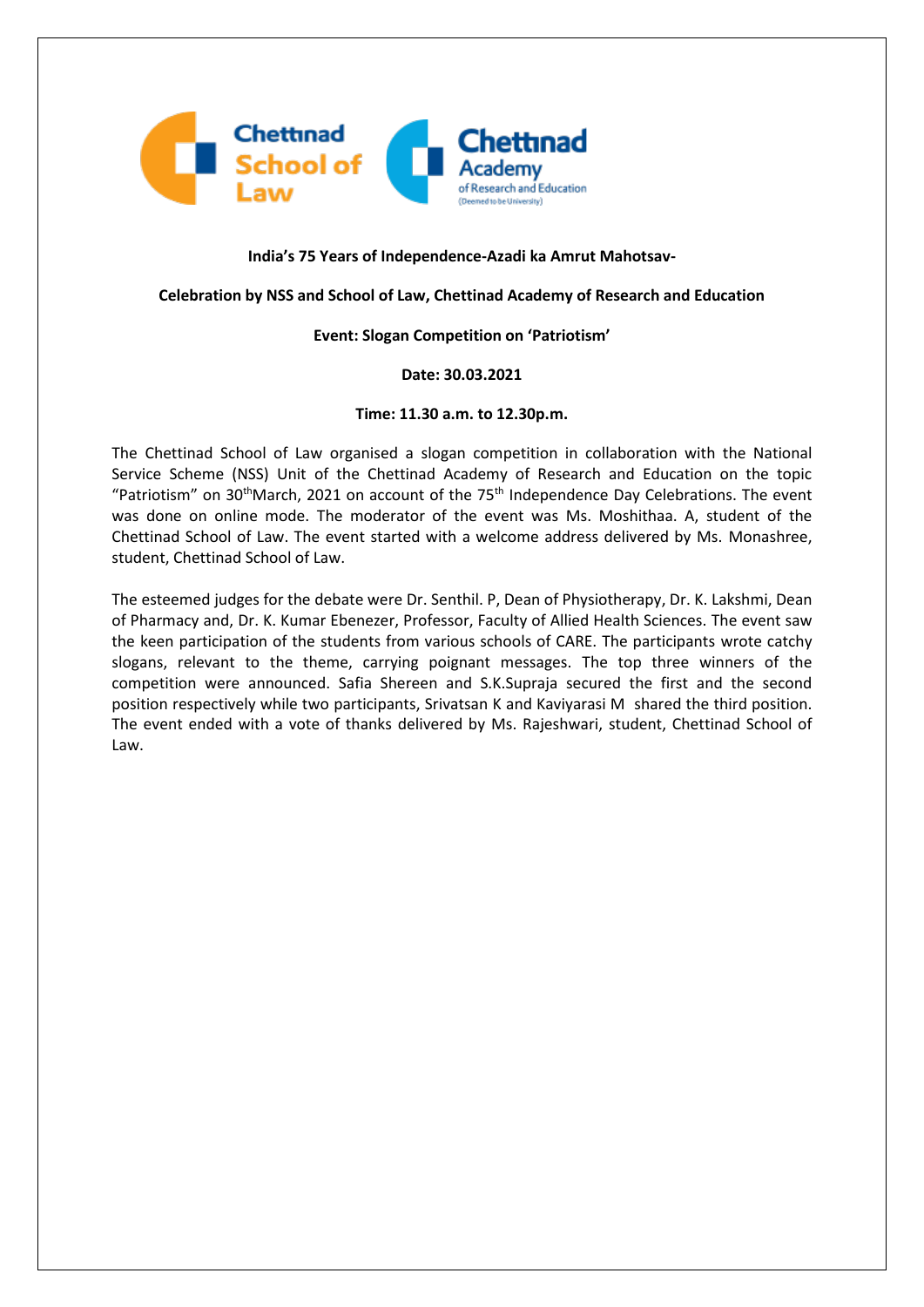

C Zoom Meeting 40-Minutes

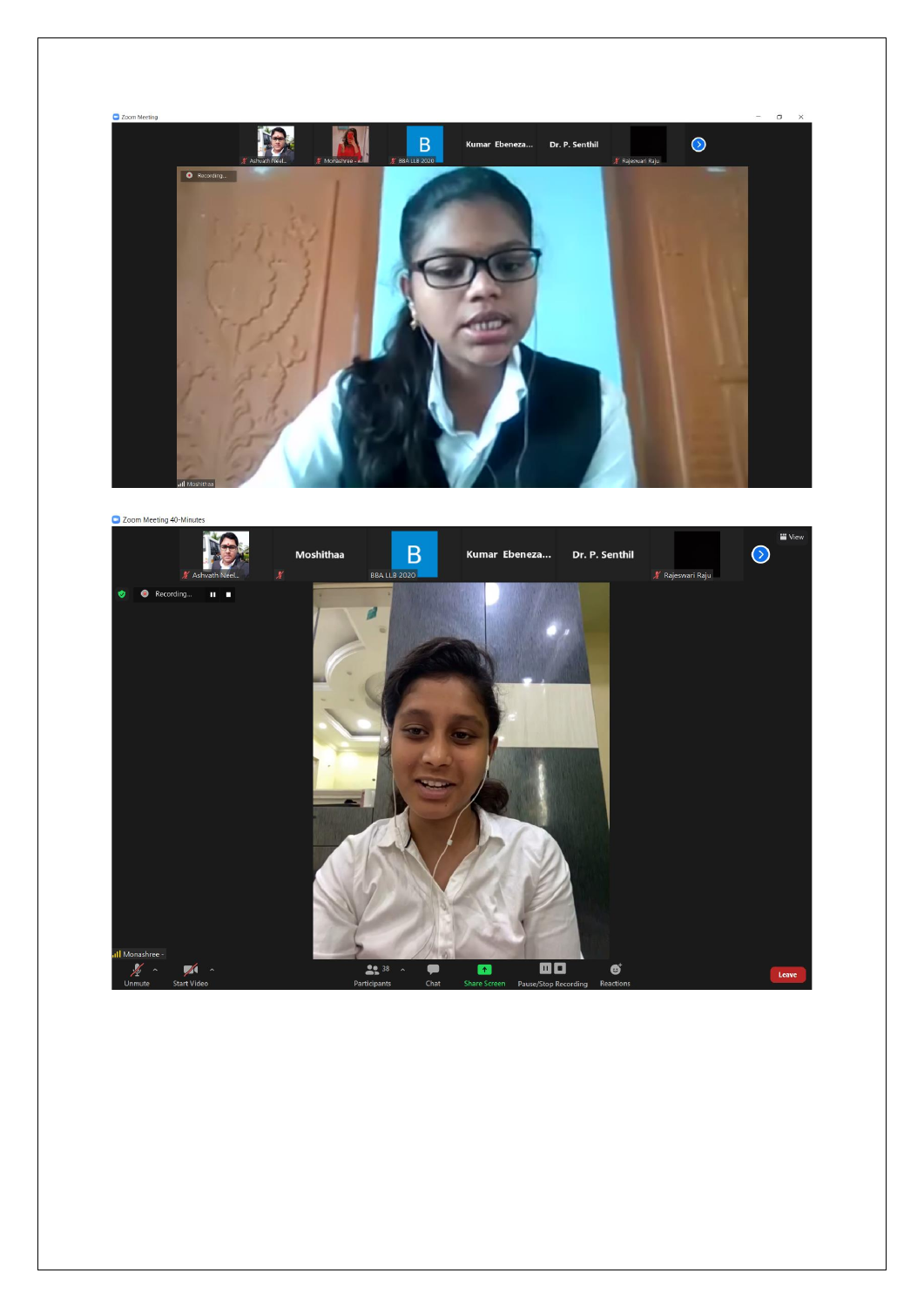| ы                                                               | Recording                                                       |                                                                                                                  |                                                                                      | Final Marks - Excel                                                                                      |                                     |                                                          |                            |                  |                |   |                                                    | Moshithaa A  | $\mathbf{E}$                                                                 | $\sigma$<br>$\overline{\phantom{a}}$              |                          |
|-----------------------------------------------------------------|-----------------------------------------------------------------|------------------------------------------------------------------------------------------------------------------|--------------------------------------------------------------------------------------|----------------------------------------------------------------------------------------------------------|-------------------------------------|----------------------------------------------------------|----------------------------|------------------|----------------|---|----------------------------------------------------|--------------|------------------------------------------------------------------------------|---------------------------------------------------|--------------------------|
| File                                                            | Home                                                            | Insert Page Layout Formulas Data Review View Help $\bigcirc$ Tell me what you want to do                         |                                                                                      |                                                                                                          |                                     |                                                          |                            |                  |                |   |                                                    |              |                                                                              | $94$ Share                                        |                          |
| alla,<br>Paste                                                  | X Cut<br><sup>En</sup> Copy ™<br>S' Format Painter<br>Clipboard | $-11 - A$ $\Lambda$<br>Calibri<br><b>B</b> $I \perp \cdot \cdot \cdot$ $\circ \cdot$ $A$ -<br>$\sqrt{2}$<br>Font | $\overline{=}$ $\equiv$ $\overline{=}$ $\triangleright$ .<br>$\overline{\mathbb{N}}$ | ab Wrap Text<br>$\equiv$ $\equiv$ $\equiv$ $\equiv$ $\equiv$ $\equiv$ Merge & Center $\sim$<br>Alignment | General<br>$\overline{u}$<br>Number | <b>至</b> · % , 當 器<br>Formatting - Table -<br>$\sqrt{2}$ | Conditional Format as Good | Normal<br>Styles | Bad<br>Neutral | v | $\mathbb{R}$<br>뤁<br>Insert Delete Format<br>Cells | D            | $\Sigma$ AutoSum $\sim$<br>$\overline{\bullet}$ Fill -<br>Clear v<br>Editing | $rac{A}{7}$<br>Sort & Find &<br>Filter - Select - |                          |
| $-1$ $\times$<br>fx<br>$=$ SUM(C19:E19)<br>F19<br>$\mathcal{A}$ |                                                                 |                                                                                                                  |                                                                                      |                                                                                                          |                                     |                                                          |                            |                  |                |   |                                                    |              |                                                                              |                                                   |                          |
|                                                                 | A                                                               | B                                                                                                                | $\mathsf{C}$                                                                         | D                                                                                                        | E                                   | F                                                        | G                          | H                | п              | J | $\mathsf{K}$                                       | $\mathsf{L}$ | M                                                                            | N                                                 |                          |
| 8                                                               | 1                                                               | Mohamed Yousub<br>Sanahath                                                                                       | $\overline{4}$                                                                       | $\overline{4}$                                                                                           | 6                                   | 14                                                       |                            |                  |                |   |                                                    |              |                                                                              |                                                   |                          |
| $\overline{9}$                                                  | $\overline{c}$                                                  | Angeline Priyanka L K                                                                                            | $\overline{4}$                                                                       | 5                                                                                                        | ٠                                   | 16                                                       |                            |                  |                |   |                                                    |              |                                                                              |                                                   |                          |
| 10                                                              | 3                                                               | Dhushyant C                                                                                                      | $\overline{4}$                                                                       | 10                                                                                                       | 6                                   | 20                                                       |                            |                  | $\mathbb{D}$   |   |                                                    |              |                                                                              |                                                   |                          |
| 11                                                              | 4                                                               | Lallit Additya A                                                                                                 | 6                                                                                    | 5                                                                                                        |                                     | 16                                                       |                            |                  |                |   |                                                    |              |                                                                              |                                                   |                          |
| 12                                                              | 5                                                               | Karthick G                                                                                                       | 5                                                                                    | 6                                                                                                        |                                     | 18                                                       |                            |                  |                |   |                                                    |              |                                                                              |                                                   |                          |
| 13                                                              | 6                                                               | G.Megithapuja                                                                                                    | 8                                                                                    | 6                                                                                                        | 6                                   | 20                                                       |                            |                  |                |   |                                                    |              |                                                                              |                                                   |                          |
| 14                                                              | 7                                                               | Kaviyarasi M                                                                                                     | 6                                                                                    | 8                                                                                                        |                                     | 21                                                       |                            |                  |                |   |                                                    |              |                                                                              |                                                   |                          |
| 15                                                              | 8                                                               | S K Supraja                                                                                                      | $\overline{7}$                                                                       | 6                                                                                                        | 8.5                                 | 21.5                                                     |                            |                  |                |   |                                                    |              |                                                                              |                                                   |                          |
| 16                                                              | 9                                                               | Alin Gedsi A<br>Yuvakeerthana K                                                                                  | 4                                                                                    | 4                                                                                                        | 7                                   | 15                                                       |                            |                  |                |   |                                                    |              |                                                                              |                                                   |                          |
| 17                                                              | 10                                                              | Abdus Salam<br>Nirmal Raj M                                                                                      | 5                                                                                    | 5                                                                                                        | 6                                   | 16                                                       |                            |                  |                |   |                                                    |              |                                                                              |                                                   |                          |
| 18                                                              | 11                                                              | Fazila I F<br>Thushara R                                                                                         | $\overline{4}$                                                                       | 8                                                                                                        | 6                                   | 18                                                       |                            |                  |                |   |                                                    |              |                                                                              |                                                   |                          |
| 19                                                              | 12                                                              | Srivatsan K                                                                                                      | 4                                                                                    | 9                                                                                                        | 8                                   | 21                                                       |                            |                  |                |   |                                                    |              |                                                                              |                                                   |                          |
| 20                                                              | 13                                                              | Madhubala B                                                                                                      | 5                                                                                    | 4                                                                                                        |                                     | 16                                                       |                            |                  |                |   |                                                    |              |                                                                              |                                                   |                          |
| 21                                                              | 14                                                              | Safiya Shereen P                                                                                                 | $\overline{7}$                                                                       | 9                                                                                                        | 7                                   | $\overline{23}$                                          |                            |                  |                |   |                                                    |              |                                                                              |                                                   |                          |
| 22                                                              | 15                                                              | <b>Madan B</b>                                                                                                   | 6                                                                                    | 5                                                                                                        | $\overline{7}$                      | 18                                                       |                            |                  |                |   |                                                    |              |                                                                              |                                                   |                          |
| 23                                                              | 16                                                              | D Pooja                                                                                                          | 6                                                                                    | 4                                                                                                        | 6                                   | 16                                                       |                            |                  |                |   |                                                    |              |                                                                              |                                                   |                          |
| $\frac{24}{25}$                                                 |                                                                 |                                                                                                                  |                                                                                      |                                                                                                          |                                     |                                                          |                            |                  |                |   |                                                    |              |                                                                              |                                                   |                          |
|                                                                 |                                                                 |                                                                                                                  |                                                                                      |                                                                                                          |                                     |                                                          |                            |                  |                |   |                                                    |              |                                                                              |                                                   |                          |
| $\mathcal{A} \longrightarrow \mathcal{B}$                       |                                                                 | Sheet1<br>$\bigoplus$                                                                                            |                                                                                      |                                                                                                          |                                     |                                                          | $\frac{1}{2}$              |                  |                |   |                                                    |              |                                                                              |                                                   | $\overline{\phantom{a}}$ |
|                                                                 |                                                                 |                                                                                                                  |                                                                                      |                                                                                                          |                                     |                                                          |                            |                  |                |   |                                                    | 冊            | 凹                                                                            |                                                   | $+ 122%$                 |

# C Zoom Meeting 40-Minutes  $\Box$  $\times$ **W** View  $\bullet$ Dr. P. Senthil Æ Moshithaa Kumar Ebeneza. all Raje 88  $\overline{\mathbb{Z}}$  $\bullet$  $22^{40}$  $\blacksquare$  $\bullet$ Lea